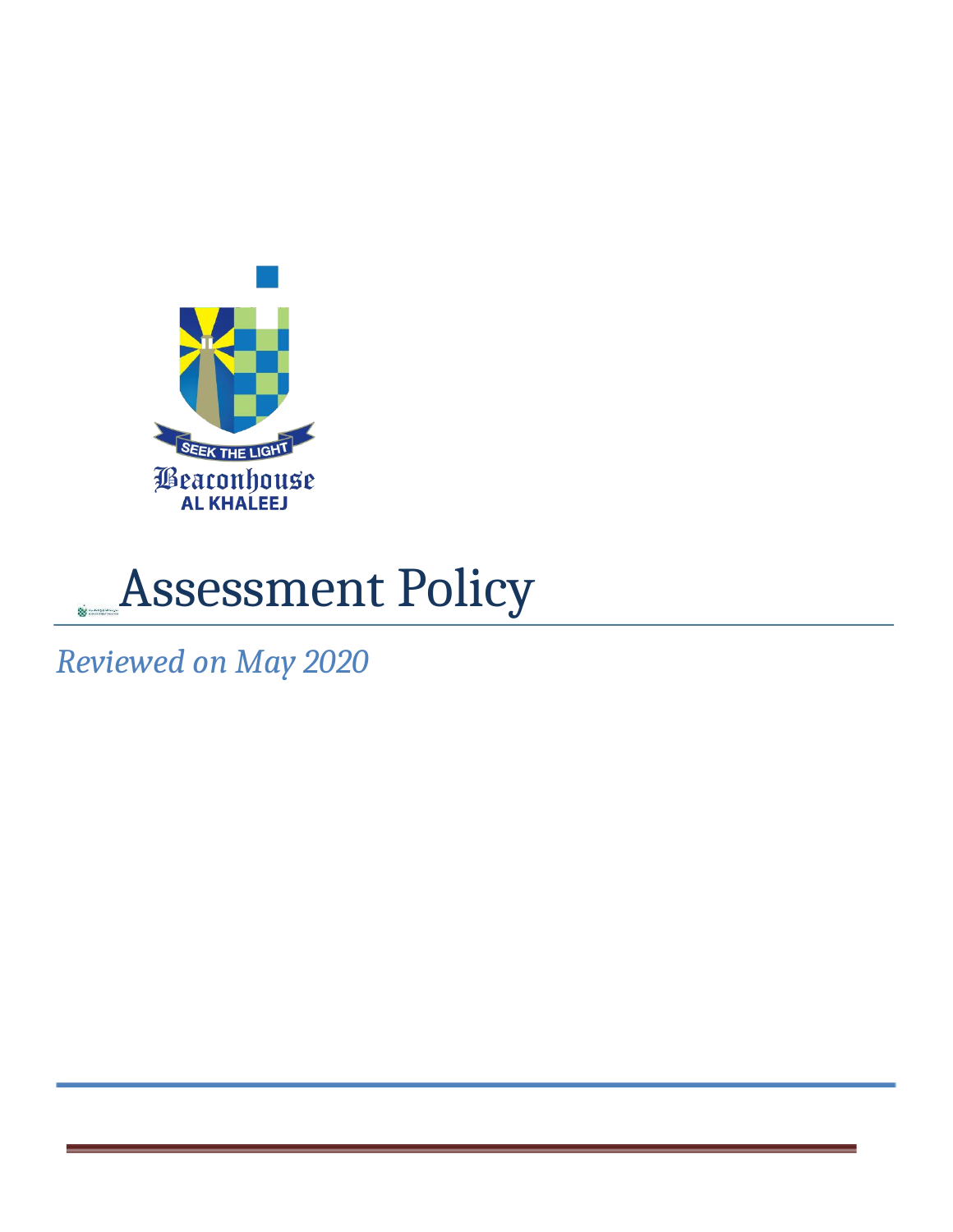# **BAKIS Distance Learning ASSESSMENT POLICY**

### **1. Introduction**

- 1.1 At BAKIS Private School believe that effective assessment is to inform planning for the next steps in learning for individual and groups of students in order to support and maximize attainment. Lesson objectives and outcomes should provide clarity in assessing progress. In our school we undertake two different but complementary types of assessment: assessment for learning and assessment of learning.
- 1.2 Assessment for learning (formative assessment) involves the use of assessment in the classroom to raise student achievement. It is based on the idea that students will improve most if they understand the aim of their learning, where they are in relation to this and how they can achieve this aim (i.e. to close the gap in their knowledge and skills). Self-evaluation is a key component of assessment in the school.
- 1.3 Assessment of learning (summative assessment) involves judging students' performance against US California common core state standards, NGSS Standards and MOE Standards. Teachers make these judgments at the end of a unit of work, termly and at the end of each academic year.
- 1.4 We give our students regular oral and written feedback on their learning so that they understand how to progress. Their involvement in the review process raises standards and it empowers students to take action towards their next steps in learning.

#### **2. Objectives**

- 2.1 The objectives of assessment in our school are:
	- to enable students to demonstrate what they know, understand and can do in their work;
	- to help students recognize the standards to aim for, and to understand what they need to do next to progress in their work;
	- to use a range of assessment strategies such as: oral, interaction, questioning, observing, discussion, peer and self-assessment;
	- to give equal opportunities to students with varied learning styles;
	- to allow teachers to plan work that accurately reflects the needs of each student;
	- to provide regular information for parents that enables them to support their child's learning;
	- to provide Senior and Middle Leaders with information that allows them to make judgments about the effectiveness of the school.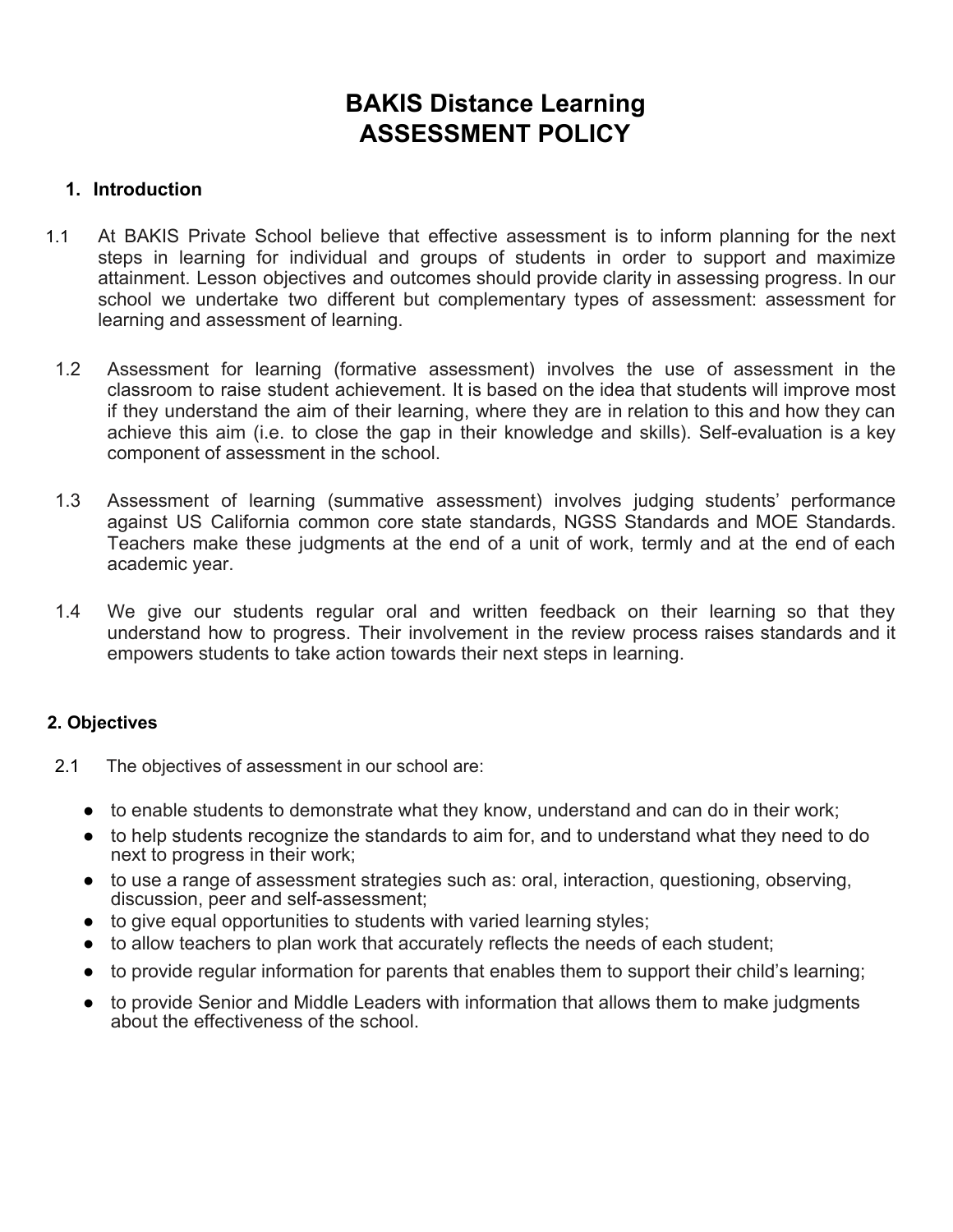### **3. PLANNING FOR ASSESSMENT**

- 3.1 We use our school's curriculum plans to guide our teaching. In this plan we give details of what is to be taught to each Grade group. In our school curriculum plan we also identify opportunities for assessment within each broad unit of work.
- 3.2 We plan our lessons with clear learning objectives. We base these upon the teacher's detailed knowledge of each student. We strive to ensure that all tasks set are appropriate to each student's ability. Our lesson plans make clear the expected outcomes for each lesson.
- 3.3 Teachers always share the lesson's learning objective(s) with students as the lesson begins. They also indicate the way in which the activity is linked to the learning objective and the criteria against which the work will be judged. Students should have a clear understanding of the aims of their work and what steps they need to take to complete it successfully.
- 3.4 Teachers ask well-phrased questions and analyze students' responses to find out what they know, understand and to reveal their misconceptions.

### **4. TARGET SETTING**

- 4.1 We set targets for all students using formative and summative assessments throughout the academic year. We discuss individual targets and communicate these to parents.
- 4.2 Students are encouraged to set their own targets alongside their teacher and be made fully aware of how they can progress within their learning to achieve their learning targets. This is to encourage students to become active learners who take responsibility for and manage their own learning (as opposed to passive recipients of the knowledge offered by the Teacher).
- 4.3 Following termly gap analysis, students' performance is discussed in Grade/department team Target Group meetings. Based upon this targets are reviewed and intervention strategies put in place with clear timelines.

#### **5. RECORDING**

- 5.1 We recognize various methods of assessing a student's learning. A range of formative and summative assessments are recorded to inform next steps in learning.
- 5.2 We use our annotated lesson plans as a record of progress measured against learning objectives.
- 5.3 We take the objectives for individual lessons from the broad learning objectives within the school's curriculum plan. These in turn reflect the demands of the CCSS, NGSS and MOE Curriculum. Our teachers record the progress of each student against these broad objectives. This enables them to make a judgment about the work of each student in relation to the CCSS, NGSS and MOE Curriculum levels of attainment. Each teacher passes this information on to the next teacher at the end of each year.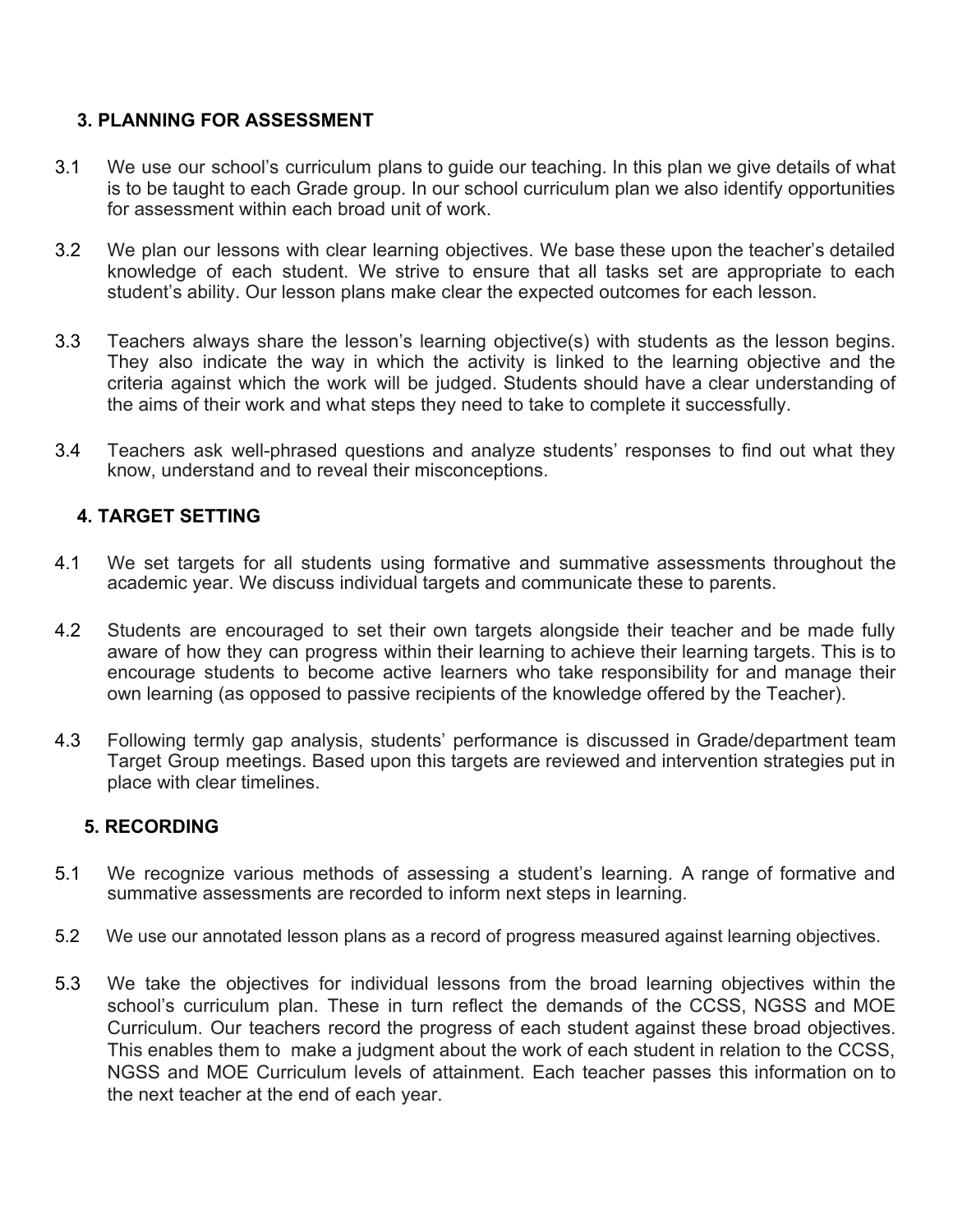# **6. REPORTING TO PARENTS**

- 6.1 We have a range of strategies that keep parents fully informed of their child's progress in school. We encourage parents to contact the school if they have concerns about any aspect of their child's work.
- 6.2 We offer parents the opportunity to meet their child's teacher formally three times per year. Following Target Group Meetings we share with parents how they can help at home to support attainment.
- 6.3 The parents receive two written reports of their child's progress and attainment during the year. In these reports we identify target areas for the next term or school year.
- 6.4 We offer parents of students of KG to Grade 12 termly opportunities to discuss with the teacher their child's Learning Profile using Performance Indicators.

### **FEEDBACK TO STUDENTS**

- 7.1 We believe that positive and constructive feedback to students is very important, as it tells them how well they have done, and what they need to do next in order to improve their work.
- 7.2 We give students on-going verbal feedback on their work. We usually do this when students are working during the lesson, although we sometimes give feedback on a particular lesson at the beginning of the next one. We write comments on the children's work during marking. We give written comments to students' age appropriately which are both positive and constructive.
- 7.3 Having students assess their own or each other's work is an integral aspect of AFL in the school. We have an agreed code of marking that is used by Teachers and students for peer and self - assessment. Marking should support a student's learning and it should be remembered that too many marks on a piece of work can overwhelm and demoralize a student.
- 7.4 We allow time at the beginning of each lesson for students to absorb any comments written on their work, to answer any questions written on it by the teacher, and also to ask any questions of their own. There may also be improvements they can work on during this time. We start the lesson in this way in order to ensure that the time our teachers spend on marking really has an impact. We believe that learning is maximized when students enter into a dialogue about their work.

# **8. CONSISTENCY**

- 8.1 All subject leaders study examples of students' work and set up a monitoring and moderation schedule within their subject area. Subject leaders use the CCSS, NGSS and MOE Standards exemplification materials to make judgments about the levels of students' work and complete a gap analysis. All our teachers discuss these levels, so that they have a common understanding of the expectations in each subject.
- 8.2 Book scrutinizes are conducted throughout each academic year with regard to consistency in terms of marking, presentation, progression, differentiation, assessment policy and target setting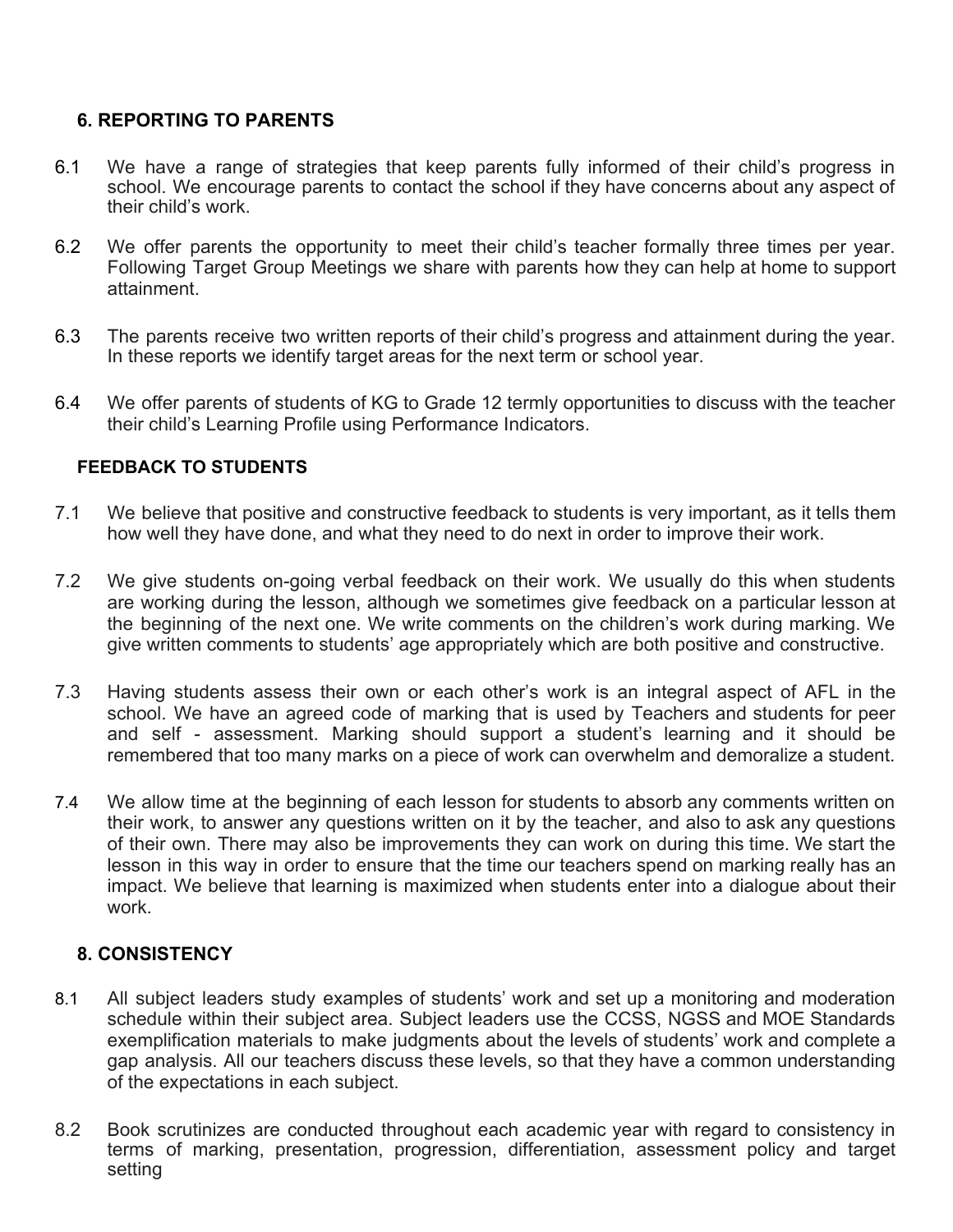# **IMPORTANT FEATURES**

A system of Comprehensive Continuous Evaluation (CCE) is followed in AKIS Private School. The scope of evaluation in AKIS extends to almost all the areas of learners' personality development. It include both

Scholastic and co-scholastic areas, i.e. it is *comprehensive* in nature. Assessment is continuous and reveals the strengths and weaknesses of learners more frequently, so that the learners have better opportunity to understand and improve themselves. It also provides feedback to the teachers for modifying their teaching- learning and assessment strategies. The details of the evaluation system are mentioned below.

### **Kindergarten**

Is based on the following criteria: ❖

Seven areas of learning namely

# **Prime Areas**

Personal, Social and Emotional Development (PSED) Communication and Language (CL) Physical development (PD)

# **Specific Areas**

Literacy (L) Mathematics (M) Understanding the World (UTW) Expressive Arts and Design (EAD)

# **AN ASSESSMENT TICK LIST IS MADE BASED ON THE FOLLOWING POINTS**

❖

Two focused activities in each area to be assessed for every theme. Each activity to be assessed for a period of two weeks. Remarks and next steps for learning to be ↓ recorded for every activity.

Students are grouped in various categories( emerging, expected or exceeding )

Results to be published on pupil pod at the end of every term.

# **ANECDOTAL RECORD**

❖

Significant observations to be made in the anecdotal book. These can be spontaneous or planned and need to be dated.

❖

To collect information children should be spoken to and their responses need to be recorded, their conversation with their peer group and their works to be observed and recorded.

#### **LEARNING JOURNEY**

An average of seven annotated photographs per theme reflecting significant learning to be part of the 'LEARNING JOURNEY. (KG – 2)

#### **GENERAL REMARKS FOR REPORT CARD** ❖

Remarks will be based on the progress made in each area of learning and recommendations for the same. A consolidated report of each learner's performance in the themes is recorded.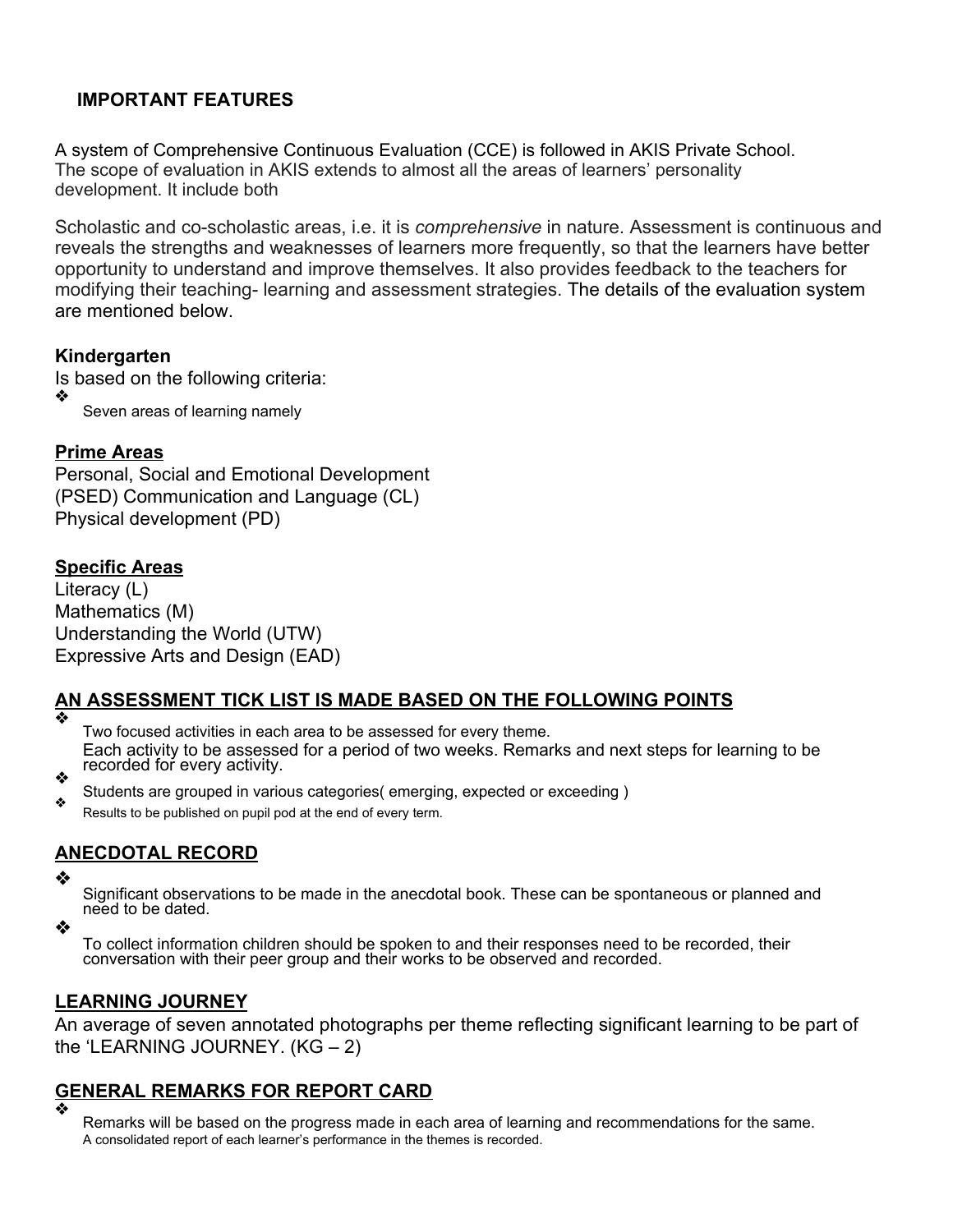# **PARENT PARTNERSHIP**

- ❖ Parents will have access to records related to his/her child. ❖
- Regular opportunities should be arranged to talk to parents about children's progress.
- Formal discussions regarding children with particular concerns will be dated and recorded.

# **GRADES 1 To 12**

The assessment and evaluation scheme for grades 1 to 12 is as per the ccss, ngss and moe initiative of continuous and comprehensive evaluation (cce) is spread over formative and summative assessments.

continuous and comprehensive evaluation (cce) is a holistic assessment of a learner's growth integrated into the teaching and learning process and covers both scholastic and non-scholastic areas. our school fully subscribes to the cbse initiated cce policy which aims at making assessment a regular element in classroom transactions. assessment and evaluation is spread over two terms and covers both scholastic and non-scholastic areas of education using both formative and summative assessment methods.

**Formative assessment: taken** during the process of learning, these assessments are broadly spread out as

- diagnostic assessment, taken at entry level to understand level of readiness and prior knowledge.
- assessment for learning (afl) occurs while the learning of concept/lesson is in progress.
- assessment of learning (aol) occurs at definite stages and is based on agreed CRITERIA

Assessment for Learning (AfL) is an integral part of class room transactions and conducted while the concept/lesson is in progress and can be through self or peer assessment, oral/written quiz, multiple choice questions and others assessment tests that give ongoing feedback to students for the next steps towards improvement.

Assessment of learning (AoL) is a formally graded record of achievement based on agreed criteria through

- a.Home/Class assignments
- b. Oral / Written quiz
- c.Self/Peer assessment
- d. Group activity / Presentations
- e. Projects/Worksheets
- f. Unit tests/Multiple Choice Questions/Descriptive Tests/ Skill Based Tests.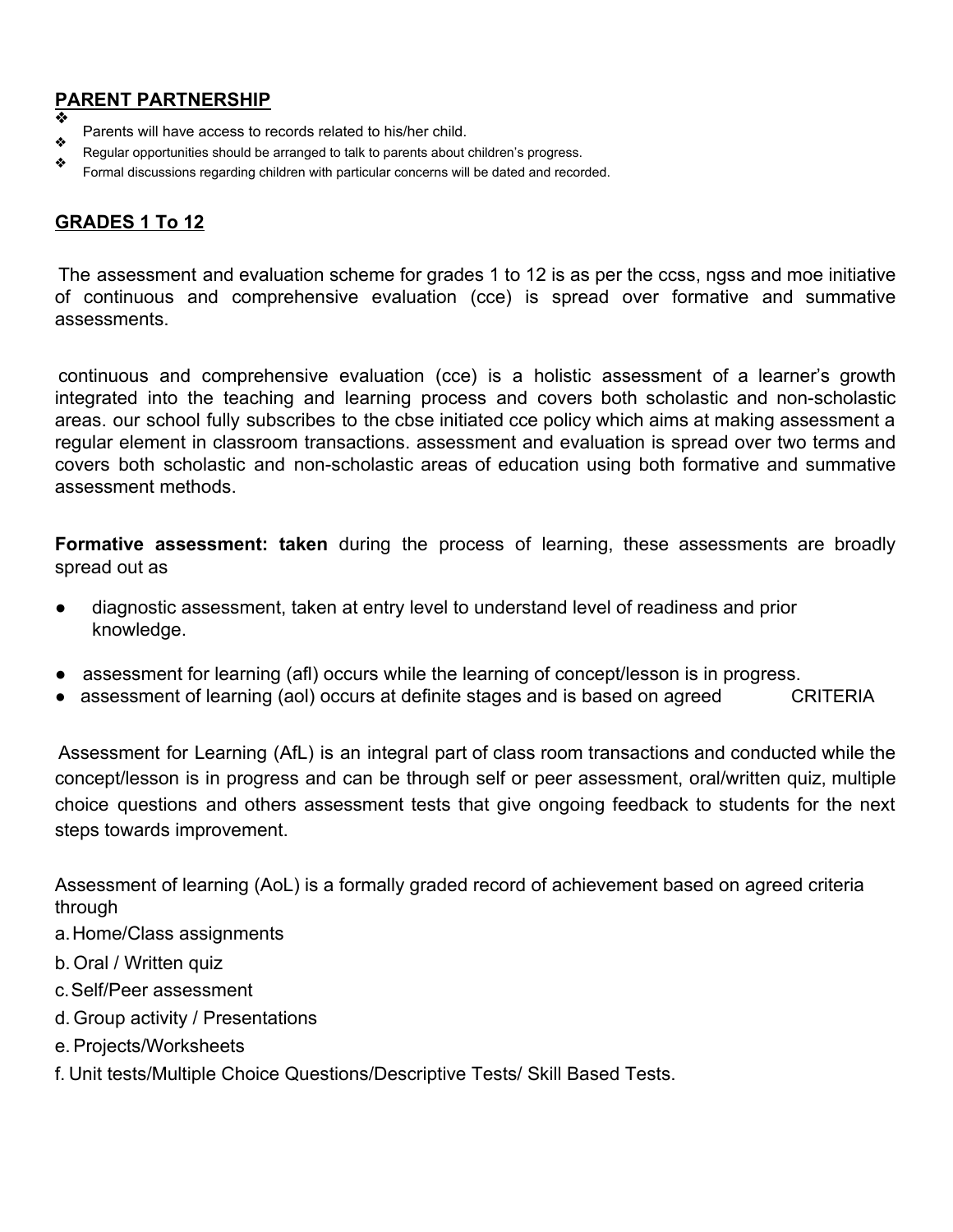**SUMMATIVE ASSESSMENT:** Summative assessments grade student's exit achievement. This includes Term/Final examination and occurs at the end of learning/instructional experience through formal paper/pencil tests and practical examinations (where ever applicable. These are governed by a formal design of question paper that focuses on specific Chapters/Units/Concepts. The types of questions used for this can be Multiple Choice, Very Short Answer Questions, Short Answer Questions, and Long Answer Questions which test Knowledge, Understanding, Application, Communication and Higher Order Thinking Skills.

Results of formative assessments are shared with parents on an ongoing basis while term end results containing both formative and summative assessment is shared by way of formal report on the day of Open House at the end of Term I, Term II and Term III. The weight age, time schedule and grading system for these assessments are as given below.

|  |  |  | Grade 1 TO 12- Scheme of Examination: |
|--|--|--|---------------------------------------|
|--|--|--|---------------------------------------|

|                | ∣Term ∣Assessmen∣ | <b>Description</b>                                                                                                         |
|----------------|-------------------|----------------------------------------------------------------------------------------------------------------------------|
|                | ts                |                                                                                                                            |
|                | FA1, FA2          | School based internal assessment                                                                                           |
|                | lSA1              | Question Papers (on syllabus of Term I) and Marking Scheme supplied by<br>the online resource of Standardized assessment.  |
|                | FA3, FA4          | School based internal assessment                                                                                           |
| $\mathbf l$    | SA <sub>2</sub>   | Question Papers (on syllabus of Term II) and Marking Scheme<br>supplied by the online resource of Standardized assessment. |
|                | FA5, FA6          | Distance Learning Assessments                                                                                              |
|                |                   | Online Assessments                                                                                                         |
| $\mathbf{III}$ | ISA3              |                                                                                                                            |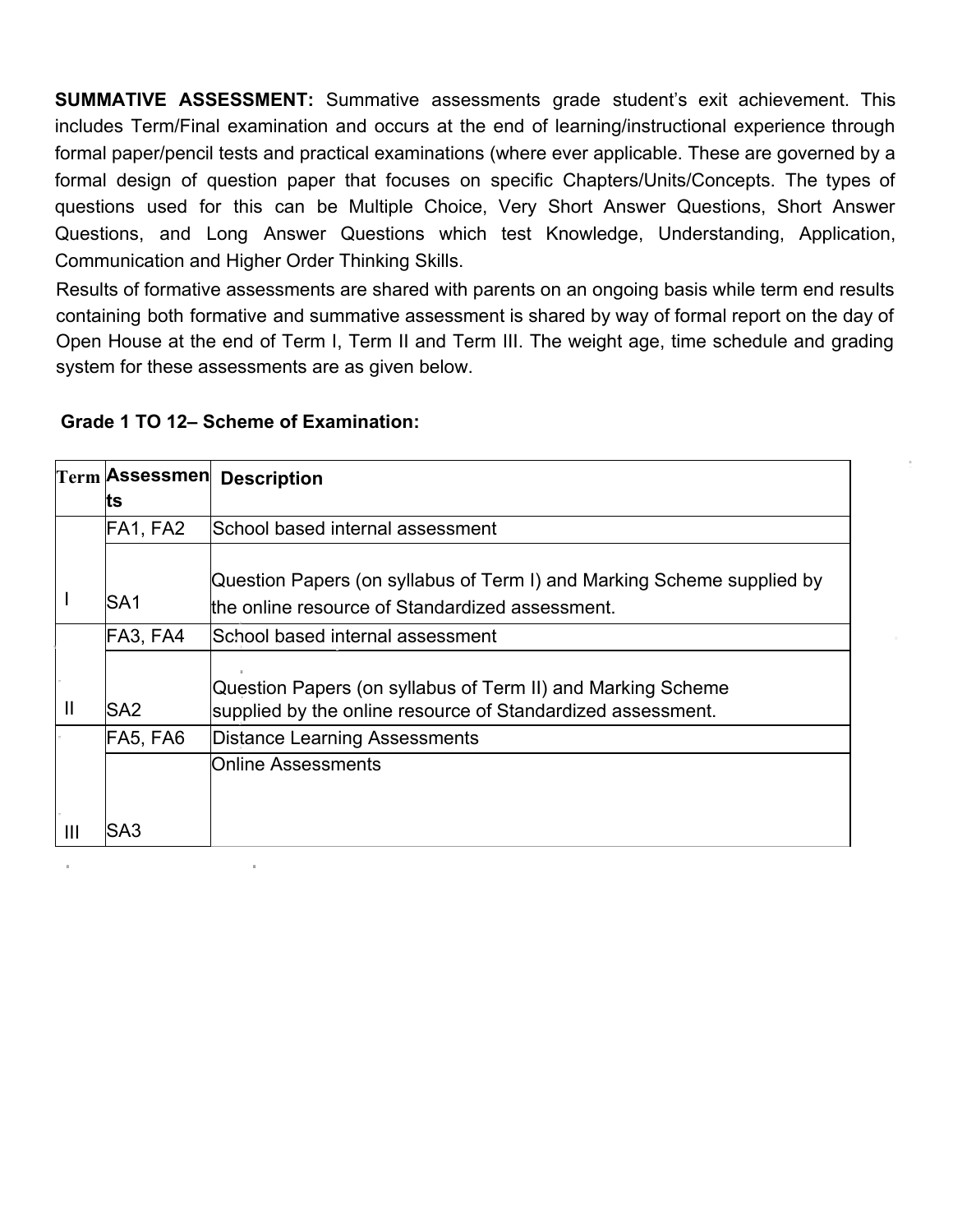# **Online Distance learning Assessments KG**

| <b>Subject</b>        | <b>Arabic</b> | Islamic | <b>Math</b>  | <b>Science</b> | <b>English</b> |  |
|-----------------------|---------------|---------|--------------|----------------|----------------|--|
| Quiz                  | 10            | 10      | 10           | 10             | 10             |  |
| <b>Portfolio</b>      | 50            | 50      | 50           | 50             | 50             |  |
| Project               | 25            | 25      | 25           | 25             | 25             |  |
| <b>Attendance and</b> |               |         | 15           | 15             | 15             |  |
| Participation         | 15            | 15      |              |                |                |  |
| <b>Virtual Lab</b>    | $\mathbf{0}$  | 0       | $\mathbf{0}$ | $\Omega$       | 0              |  |
| <b>Khan Academy</b>   | 0             | 0       | 0            | $\Omega$       | 0              |  |
| <b>MAP Skills</b>     | $\mathbf{0}$  | 0       | 0            | $\Omega$       | 0              |  |
| <b>Total</b>          | 100           | 100     | 100          | 100            | 100            |  |

# **Grade 1 - 2**

|                       |               |                | Grade 1-2     |              |                |                |
|-----------------------|---------------|----------------|---------------|--------------|----------------|----------------|
| <b>Subject</b>        | <b>Arabic</b> | <b>Islamic</b> | <b>Social</b> | <b>Math</b>  | <b>English</b> | <b>Science</b> |
| Quiz                  | 10            | 10             | $\Omega$      | 10           | 10             | 10             |
| <b>Portfolio</b>      | 50            | 50             | 50            | 50           | 50             | 50             |
| Project               | 25            | 25             | 25            | 25           | 25             | 25             |
| <b>Attendance and</b> | 15            | 15             | 25            | 15           | 15             | 15             |
| Participation         |               |                |               |              |                |                |
| <b>Virtual Lab</b>    | 0             | $\Omega$       | $\Omega$      | $\mathbf{0}$ | 0              | 0              |
| <b>Khan Academy</b>   | $\mathbf{0}$  | $\Omega$       | $\Omega$      | $\Omega$     | 0              | 0              |
| <b>MAP Skills</b>     |               |                | $\Omega$      | $\Omega$     | 0              | 0              |
| <b>Total</b>          | 100           | 100            | 100           | 100          | 100            | 100            |

# **Grade 3**

|                                        |               |                | Grade 3       |             |                |                |
|----------------------------------------|---------------|----------------|---------------|-------------|----------------|----------------|
| <b>Subject</b>                         | <b>Arabic</b> | <b>Islamic</b> | <b>Social</b> | <b>Math</b> | <b>English</b> | <b>Science</b> |
| Quiz                                   | 10            | 10             | 0             | 10          | 10             | 10             |
| <b>Portfolio</b>                       | 50            | 50             | 50            | 30          | 30             | 50             |
| Project                                | 25            | 25             | 25            | 25          | 25             | 25             |
| <b>Attendance and</b><br>Participation | 15            | 15             | 25            | 15          | 15             | 15             |
| <b>Virtual Lab</b>                     | $\Omega$      | $\Omega$       | 0             | 0           | $\Omega$       | 0              |
| <b>Khan Academy</b>                    | $\Omega$      | $\Omega$       | $\mathbf{0}$  | 0           | $\Omega$       | 0              |
| <b>MAP Skills</b>                      |               |                | 0             | 20          | 20             | $\Omega$       |
| <b>Total</b>                           | 100           | 100            | 100           | 100         | 100            | 100            |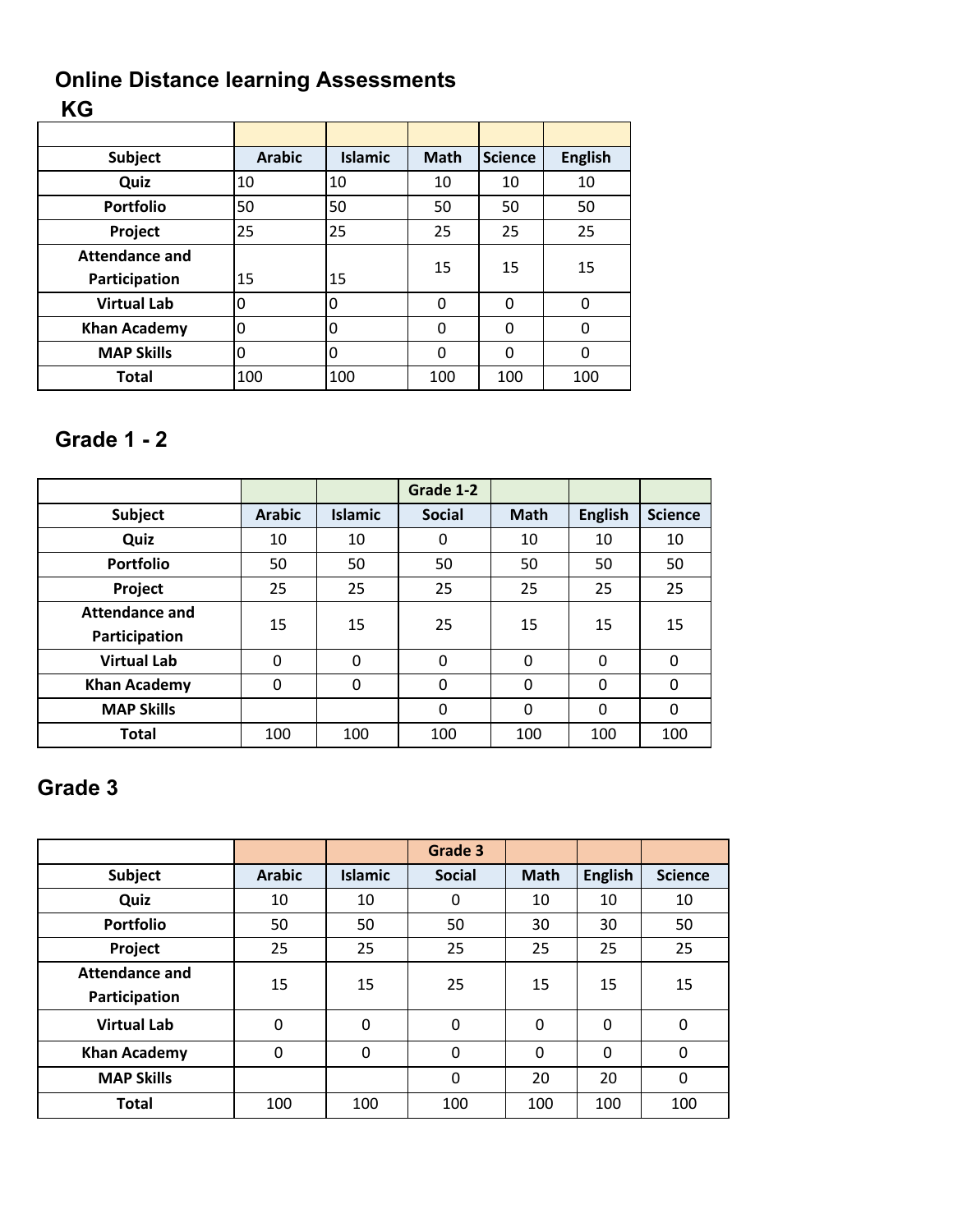# **Grade 4-5**

|                       |               |                | Grade 4-5     |             |                |                |
|-----------------------|---------------|----------------|---------------|-------------|----------------|----------------|
| <b>Subject</b>        | <b>Arabic</b> | <b>Islamic</b> | <b>Social</b> | <b>Math</b> | <b>English</b> | <b>Science</b> |
| Quiz                  | 20            | 20             | 0             | 20          | 20             | 20             |
| <b>Portfolio</b>      | 40            | 40             | 50            | 30          | 30             | 25             |
| Project               | 25            | 25             | 25            | 20          | 20             | 25             |
| <b>Attendance and</b> |               |                |               | 10          | 10             | 10             |
| Participation         | 15            | 15             | 25            |             |                |                |
| <b>Virtual Lab</b>    | 0             | 0              | 0             | 0           | 0              | 20             |
| <b>Khan Academy</b>   | $\Omega$      | 0              | 0             | 0           | 0              | 0              |
| <b>MAP Skills</b>     |               |                | 0             | 20          | 20             | 0              |
| <b>Total</b>          | 100           | 100            | 100           | 100         | 100            | 100            |

# **Grade 6-9**

|                       |               |                | Grade 6-9     |             |                |                |
|-----------------------|---------------|----------------|---------------|-------------|----------------|----------------|
| <b>Subject</b>        | <b>Arabic</b> | <b>Islamic</b> | <b>Social</b> | <b>Math</b> | <b>English</b> | <b>Science</b> |
| Quiz                  | 20            | 20             | 0             | 20          | 20             | 20             |
| <b>Portfolio</b>      | 40            | 40             | 50            | 30          | 30             | 25             |
| Project               | 25            | 25             | 25            | 20          | 20             | 25             |
| <b>Attendance and</b> | 15            | 15             | 25            | 10          | 10             | 10             |
| Participation         |               |                |               |             |                |                |
| <b>Virtual Lab</b>    | $\Omega$      | $\Omega$       | 0             | $\Omega$    | $\Omega$       | 20             |
| <b>Khan Academy</b>   | $\Omega$      | $\Omega$       | 0             | $\Omega$    | $\Omega$       | 0              |
| <b>MAP Skills</b>     |               |                | 0             | 20          | 20             | $\Omega$       |
| <b>Total</b>          | 100           | 100            | 100           | 100         | 100            | 100            |

# **Grade 10-12**

|                       | <b>Grade 10-12</b> |                |               |      |     |      |            |              |            |          |      |
|-----------------------|--------------------|----------------|---------------|------|-----|------|------------|--------------|------------|----------|------|
|                       |                    | Grade 10-12    |               |      |     |      |            |              |            |          |      |
| Subject               | <b>Arabic</b>      | <b>Islamic</b> | <b>Social</b> | Math | Eng | Chem | <b>Bio</b> | Phy          | <b>Bus</b> | Eco      | Acct |
| Quiz                  | 20                 | 20             | 0             | 40   | 40  | 20   | 20         | 20           | 0          | 0        | 0    |
| <b>Portfolio</b>      | 40                 | 40             | 0             | 25   | 25  | 20   | 20         | 20           | 25         | 25       | 25   |
| Project               | 25                 | 25             | 0             | 20   | 20  | 20   | 20         | 20           | 60         | 60       | 60   |
| <b>Attendance and</b> |                    |                |               |      |     |      |            |              |            |          |      |
| Participation         | 15                 | 15             | $\Omega$      | 10   | 10  | 10   | 10         | 10           | 15         | 15       | 15   |
| <b>Virtual Lab</b>    | 0                  | 0              | 0             | 0    | 0   | 20   | 20         | 20           | 0          | 0        | 0    |
| <b>Khan Academy</b>   | 0                  | 0              | 0             | 5    | 5   | 10   | 10         | 10           | 0          | 0        | 0    |
| <b>MAP Skills</b>     |                    |                | 0             | 0    | 0   | 0    | 0          | $\mathbf{0}$ | $\Omega$   | $\Omega$ | 0    |
| <b>Total</b>          | 100                | 100            | 0             | 100  | 100 | 100  | 100        | 100          | 100        | 100      | 100  |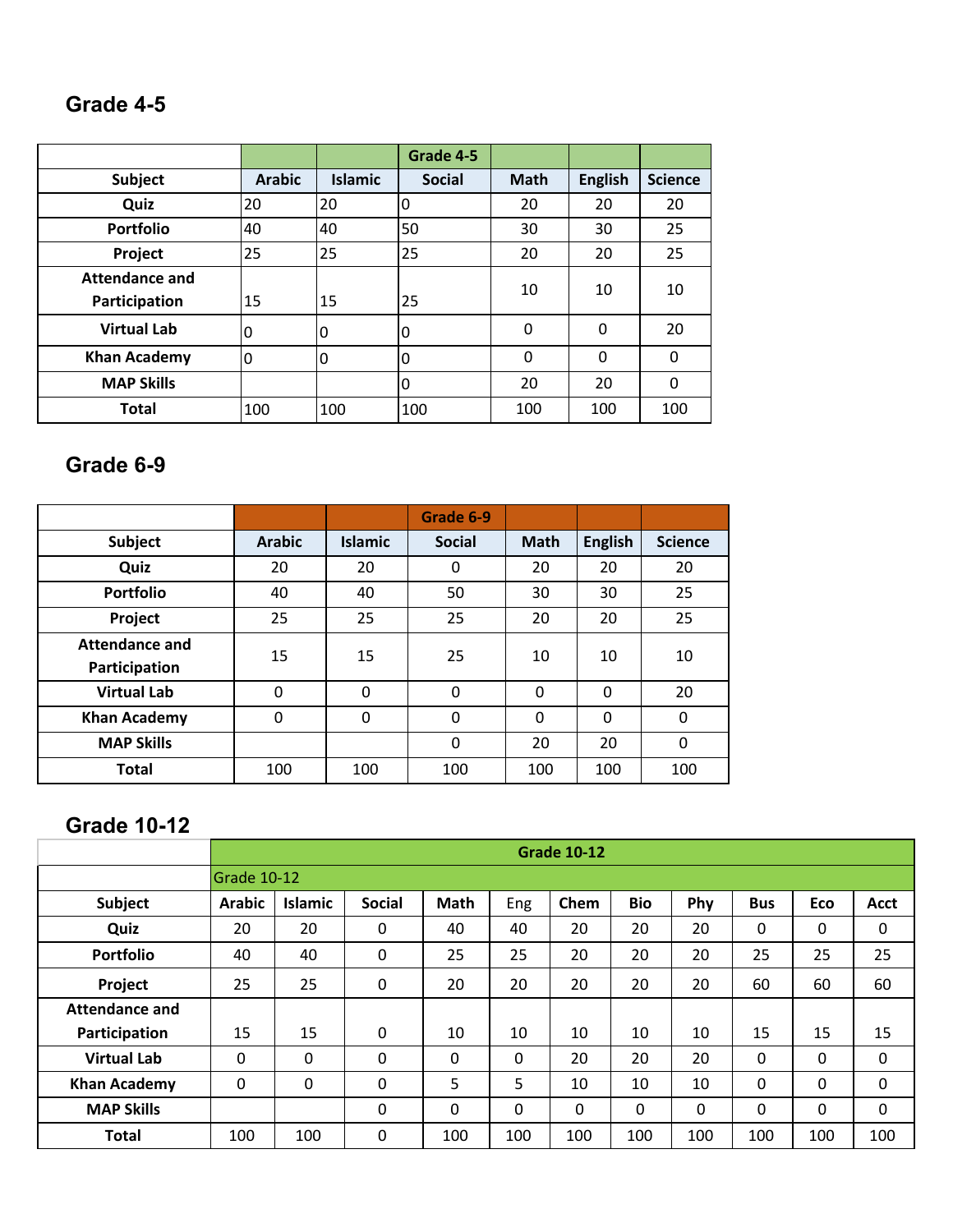# **WORK SAMPLING POLICY**

#### **Work Sampling will be undertaken to:**

- Evaluate learning and progress, standards of attainment, attitudes to work, and typicality of teaching across the school and over time, curriculum coverage, adherence to school policies, such as marking, calculation.
- Identify the detail of the strengths and weaknesses on a specific area of the school's provision which is weak.
- Evaluate the impact of the actions taken by the school to improve an identified area of weakness and identify the next steps to secure further improvement

### **Work Sampling allows staff to discuss:**

- Review Attainment (Overall standards of current work based on National attainment targets)
- Examine and discuss Differentiation
- Look at Progress (Progress since the beginning of the school year)
- Examine Attitudes ( Any indications of pupils' attitudes and response to their work)
- Comment on Teaching (Quality of marking; cross-curricular skills; match to pupil's levels of attainment; link between assessment and planning)
- Identify Strengths and areas for development

| <b>Roles and responsibilities</b>                                                                                                     |                                                                                                                                 |
|---------------------------------------------------------------------------------------------------------------------------------------|---------------------------------------------------------------------------------------------------------------------------------|
| <b>Head of Assessment role</b>                                                                                                        | <b>Supervisor/Subject leader role</b>                                                                                           |
| • Identifies the focus and frequency                                                                                                  | • Informs staff of the area of focus and                                                                                        |
| • Creates a monitoring schedule for the<br>year                                                                                       | monitoring and feedback date                                                                                                    |
| • Ensures subject leaders have clarity about                                                                                          | • Carry out work scrutiny                                                                                                       |
| their role in the process                                                                                                             | • Complete a monitoring summary report                                                                                          |
| • Builds in time for feedback from the                                                                                                | • Feedback to Head of Assessment                                                                                                |
| monitoring activity                                                                                                                   | • Provide feedback to individuals and staff                                                                                     |
| • Works with the supervisor (s) & subject<br>leader(s) to ensure school/ subject action<br>planning reflects key areas identified for | • Plan support/coaching for individual<br>teachers/group of teachers as required<br>• Evaluate the impact of actions using next |
| improvement, with specific actions, with a<br>short timeline (no more than 6 weeks),                                                  | work scrutiny, triangulated with pupils'<br>progress tracking data and pupil<br>feedback                                        |
| impact review and report for staff and<br>SMT,                                                                                        |                                                                                                                                 |
| time to plan next actions.                                                                                                            |                                                                                                                                 |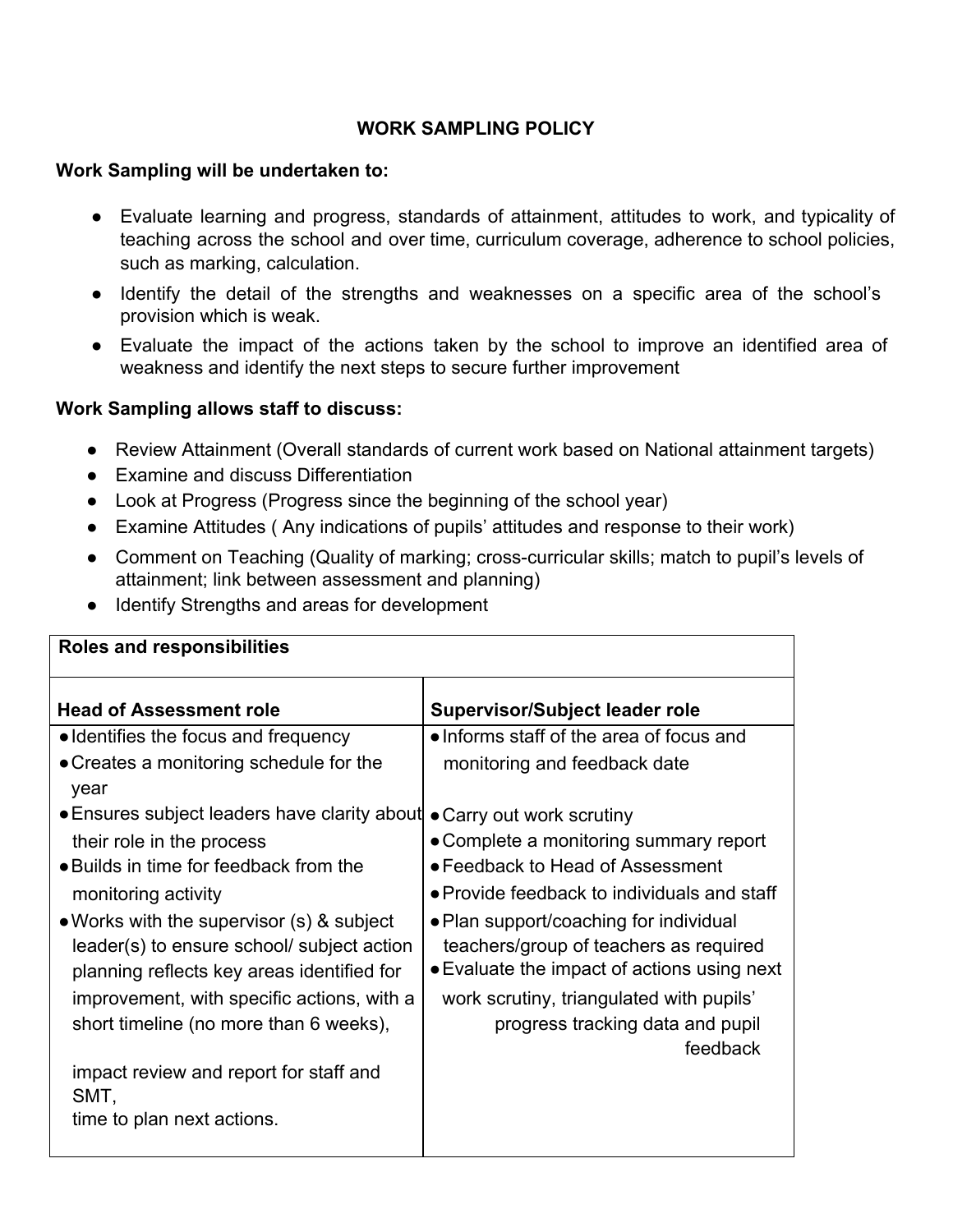### **Procedures Calendar: -**

- The Assessment Team will identify the weeks in the year when the samples are to take place.
- At the start of each academic year staff will be informed of the calendar for work sampling and made aware of the procedures in place.
- Each grade will be sampled a minimum of twice per term across the academic year.
- In each sample a range of lessons will be visited throughout the allocated week.

#### **Process: -**

The weeks allocated to work sampling will be published annually as part of the Event calendar.

Staff will be reminded 7 days before the sample begins of the forthcoming work scrutiny. They will not be informed of the specific lesson that will be visited.

SMT will use the school timetable to organize a timetable of visits to lessons to ensure fair distribution of samples.

Staff should ensure that during the allocated week assessment work and class notes are available for the Assessment team to sample. This includes ensuring that electronic work is available.

#### **Outcomes: -**

All work reviewed will be signed and dated or stamped by a member of the Assessment team who are conducting the sample. This will be in the front of the latest exercise book or portfolio.

Each teacher will be provided with a brief review of the findings of the Assessment team.

The work sampling form will be used to record the findings of the sample. A summary of the action points will be shared with the staff through publication in an email. Termly, the group will report to the Management on the findings as part of the Assessment team report.

Good practice witnessed during the sample will be added – by agreement - to the Good Practice Database. A brief praise postcard will be issued to teachers who have demonstrated outstanding/good assessment practice.

#### **Records: -**

Records will be kept centrally by the IT Dept. and used anonymously to inform the School Improvement Plan and the wider development of teaching and learning. However, these records can be requested and used as part of Appraisal or Competency proceedings.